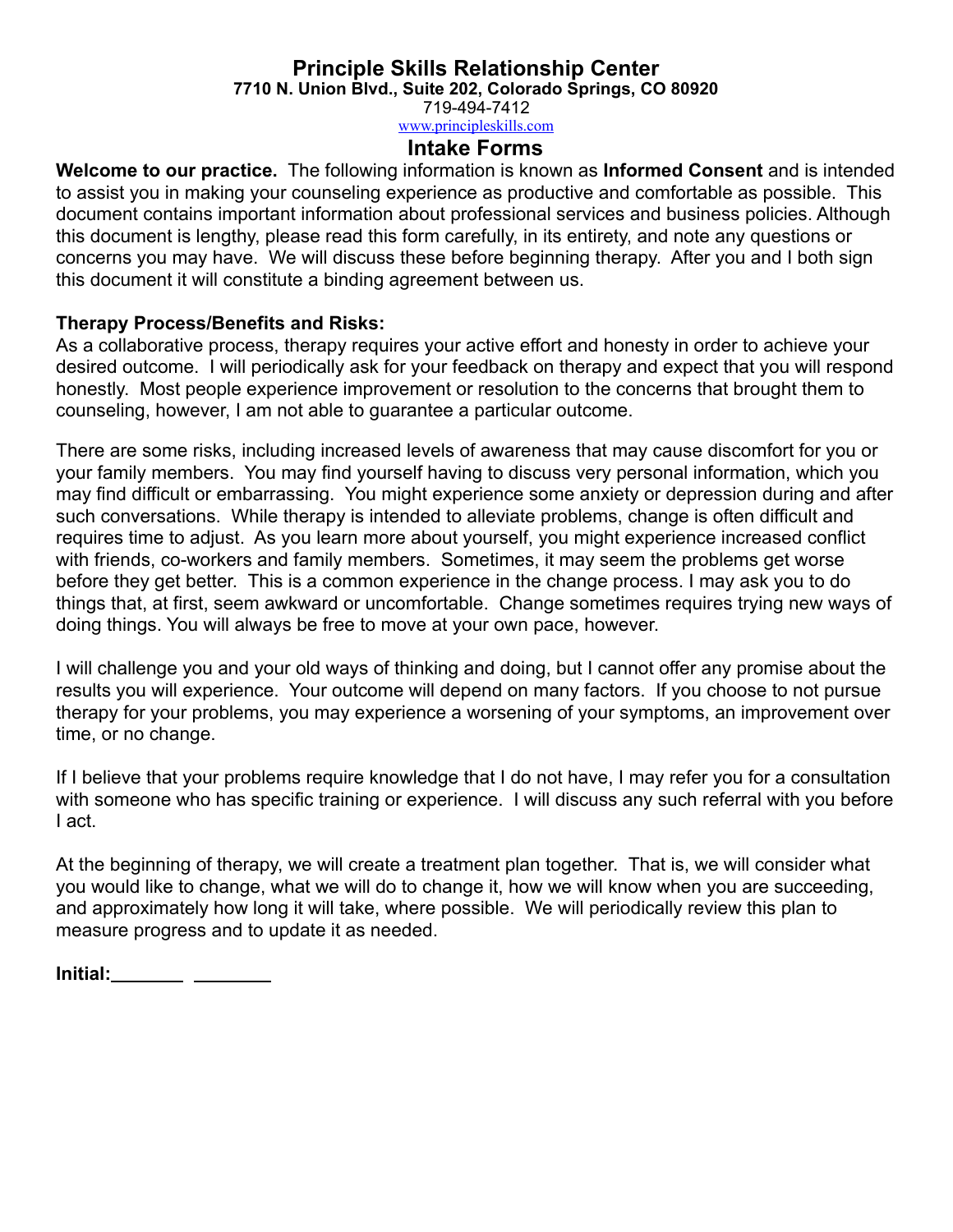**7710 N. Union Blvd., Suite 202, Colorado Springs, CO 80920**

719-494-7412

## [www.principleskills.com](http://www.principleskills.com)

## **Intake Forms**

#### **Emergencies:**

I am often not available immediately by telephone. We do, however, check phone messages periodically. If you need immediate help or have a psychological emergency, please call 911, the National Crisis Line **(800) 784-2433**, or go to your nearest hospital emergency room.

If you need to set up a telephone consult between sessions, please call (719) 494-7412 for the business voicemail and your call will be returned as soon as possible, most often within 48 hours after we receive your message, except over weekends or holidays. If you have not received a response in this time, please try calling again. The cost for phone consults will be prorated at the regular billing rate and are to be used in addition to, not in place of, your regular appointment.

**Initial:**

### **Office Policies**

### **Fees/Cancellations:**

**∫**Appointments are scheduled to begin on the hour or half hour. Initial Assessments are typically 75 minutes. Individual sessions are typically 50 minutes, and all **Couples sessions are 75 minutes**. We must end each session promptly. **A working phase of therapy is typically weekly or every other week.** It will be important to consider how to accommodate into your schedule a working phase of therapy in order to accomplish your goals in a timely manner.

 The **initial assessment** for an **individual** is scheduled for **75 minutes**. An additional 15 minutes is built into the fee for time spent writing up the diagnostic evaluation.

 The initial **marital assessment** is scheduled for **75 minutes**. This fee includes the additional time for writing up the diagnostic evaluation, as well as the time spent analyzing your completed marital assessment packet.

 Regular session fees for **Caralee Frederic, LCSW** are **\$140.00** per **50-minute Individual session; \$200.00 for a 75 minute Couple session and \$250 for Couples/Marital assessments to cover the cost of the assessments given and analyzed.** 

**Session fees for Amanda Linan, LSW** are **\$110 per 50 minute Individual session**; **\$165 per 75 minute Couple session** and **\$215 for a Couples/Marital assessment** to cover the cost of assessments given and analyzed.

- The client's portion of the fee, when applicable, must be paid in full at each session. Fees may be paid in cash, personal checks, HSA cards or credit cards. You are primarily responsible for all payments for service. If a 3<sup>rd</sup> party payor does not pay as expected, you will be billed for the remaining fees.
- My time spent on **client requested** letters, reports, or extended sessions will be prorated at the regular billing fee.
- Except for unpredictable emergencies and unique circumstances (discretion is given by the therapist) payment will be expected for missed appointments. Clients who do not give **24 hours** notice of cancellation will be charged the **full counseling fee**. No-show and cancellations will not be billed to ecclesiastical leaders or other third party payors, but are the responsibility of the client.
- **Please understand that because I see a limited number of clients, there are often people waiting to be** seen, so missed appointments not only affect your care, but also the availability for others to receive care. Repeated cancellations may result in the termination of therapy, referral to another provider, or arrangements made for a payment plan. If 2 consecutive payments are missed, we will suspend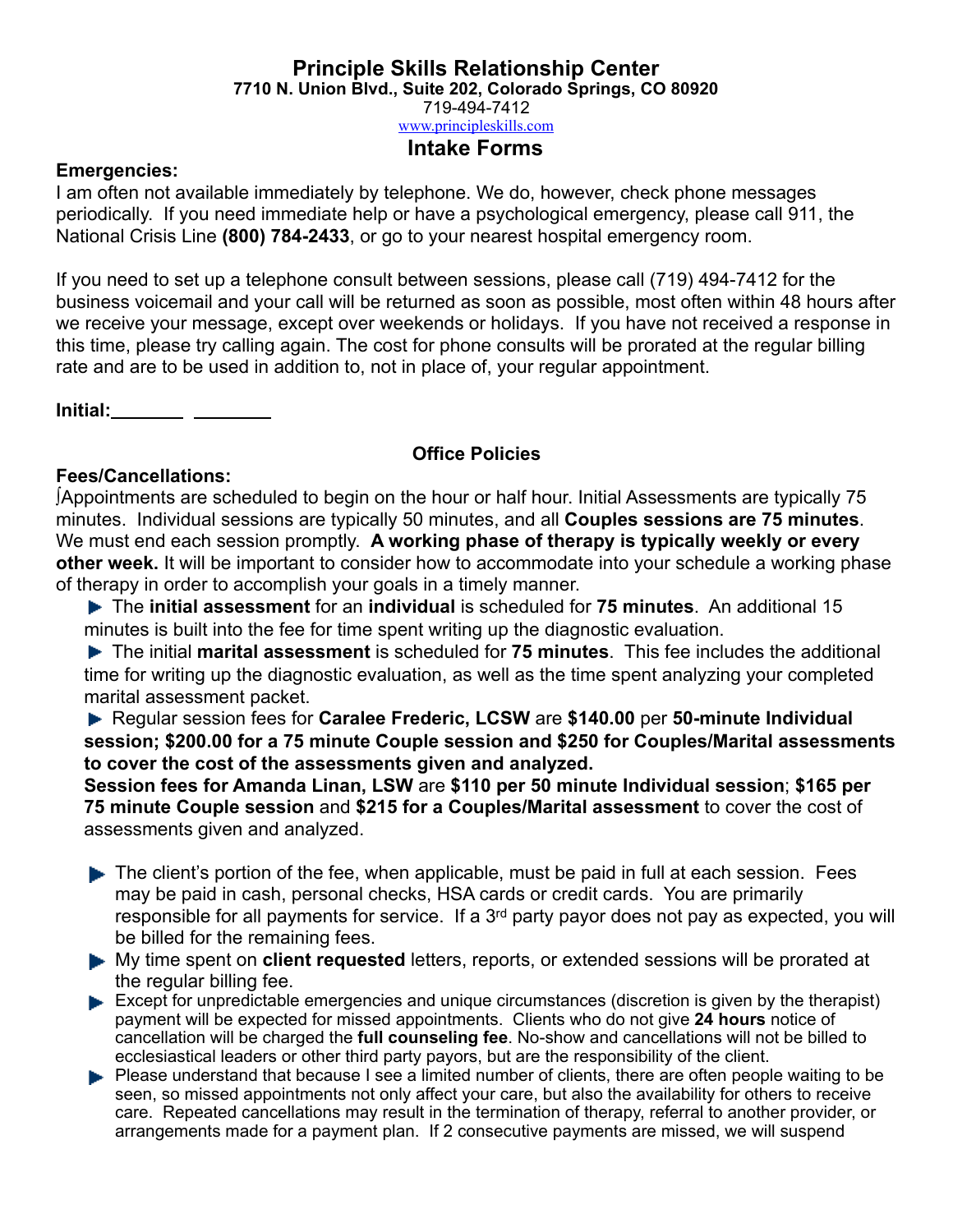**7710 N. Union Blvd., Suite 202, Colorado Springs, CO 80920**

719-494-7412

## [www.principleskills.com](http://www.principleskills.com)

## **Intake Forms**

scheduling of future appointments until the account is brought up to date. Any returned checks will incur a \$30.00 charge.

#### **Initial:**

**Confidentiality:** Trust is the foundation of a healthy therapeutic relationship. I strive to provide a safe atmosphere where you can explore personal issues. All information disclosed within sessions and the written records pertaining to those sessions are confidential and may not be revealed to anyone without your written permission, except where disclosure is required by law. You should be aware of the following information about confidentiality

#### **Circumstances where disclosure is required by the law are as follows:**

A reasonable suspicion of abuse or neglect of a child, dependent, or vulnerable adult. I am mandated by law to make a report to appropriate protective agencies.

 When you present or threaten grave bodily harm to others or to property. I have a legal duty to warn those threatened, and to contact law enforcement.

 When you are actively suicidal or threaten significant bodily harm to yourself. I have a duty to obtain help form others to do what is necessary to keep you safe.

- Disclosure may be required pursuant to legal proceedings, if ordered by the court. If you place your mental status at issue in litigation initiated by you, the defendant may have the right to obtain the therapy records and/or testimony by Caralee Frederic, LCSW. Also, in a custody dispute, my records may be open to the court, by order of a judge.
- If there has been a divorce and you are seeking therapeutic services for your child(ren), please bring with you to the first session a copy of the court order detailing who can/must consent for therapeutic services for the minors involved.
- When you express a threat to national security.

#### **Initial:**

My record keeping of client mental health information involves paper documentation and typed notes from therapy sessions into Simple Practice software. In order to maintain strict privacy and confidentiality, notes, client forms and computer files (disks, thumbnail drives, etc.) are locked in a private filing cabinet.

Any communication between us via **social media**, including email or texting, is not a secure medium for purposes of transmitting privileged information. Professional advice will not be provided via the internet. Any inquiry or contact with my website or office via the internet should not be considered a substitute for telephonic, written, or in-person communication. If you send a message by email or other electronic form of transmission, **you acknowledge/agree that you may be compromising confidentiality** by using such means of communication. Clients with professional inquiries are requested to contact my office in person, by telephone or in writing. I also request that you not communicate with me via texting(other than for scheduling purposes), Facebook or other social media. Again, I cannot protect your confidentiality via these means of communication.

| Initial: |  |
|----------|--|
|----------|--|